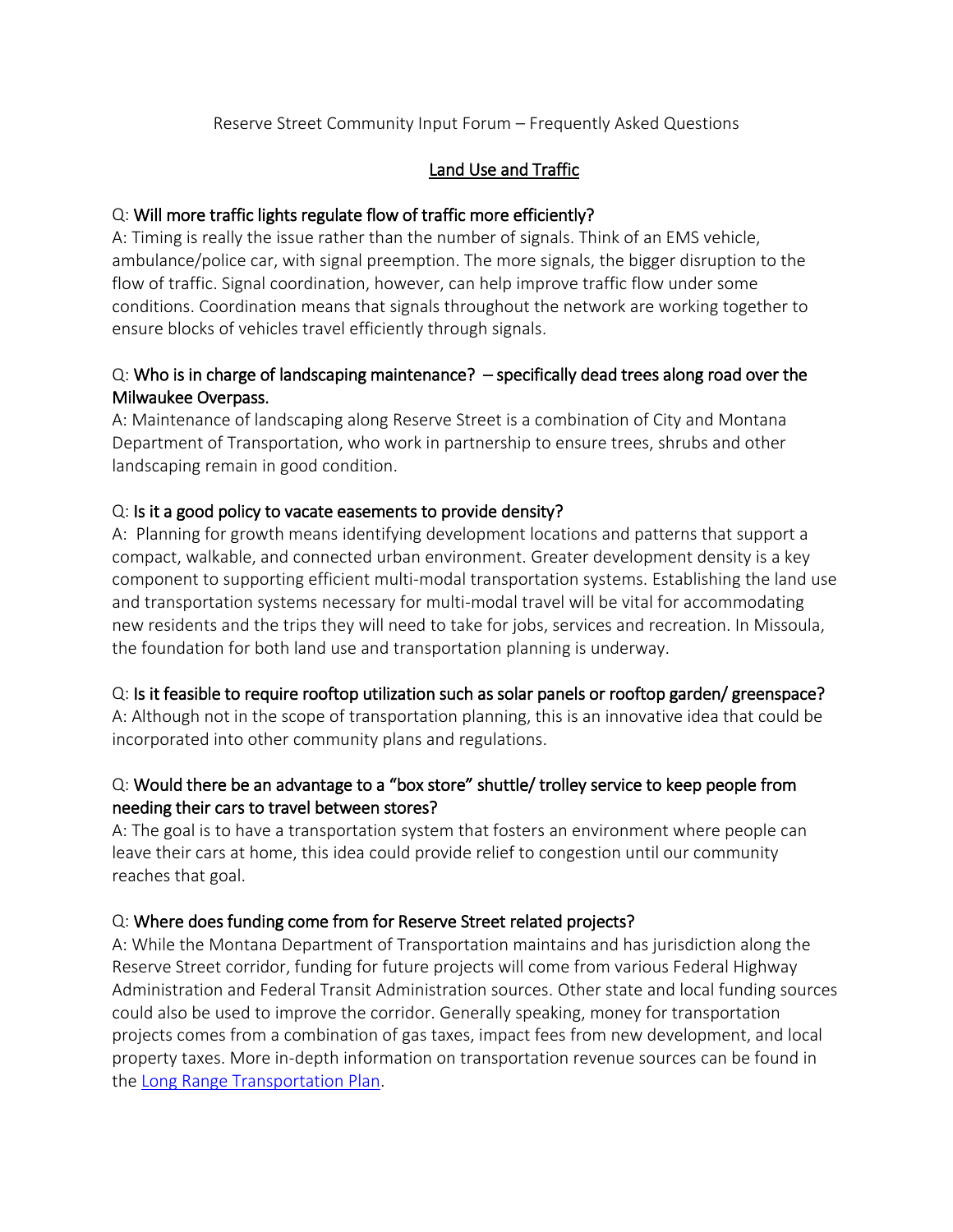#### Q: Why is higher density housing approved without proper ingress and egress access?

A: All new development projects are reviewed for many factors, and appropriate transportation infrastructure is a key component of good development. Sometimes, development happens after infrastructure is in place. A good example is the Mullan area BUILD grant that will be constructing a road system in the area west of Reserve St between Mullan Rd and W Broadway. Other times, improvements to transportation systems need a certain level of development to cover the cost of necessary infrastructure. Intersection improvements like new traffic signals are one example.

#### Q: How many vehicles per day travel on Reserve Street?

A: Traffic counts vary on the Reserve Street corridor. Generally, the Annual Average Daily Traffic ranges between 30,000 – 40,000. View Montana Department of Transportation's interactive traffic map: [https://mdt.mt.gov/publications/datastats/traffic\\_maps.shtml](https://mdt.mt.gov/publications/datastats/traffic_maps.shtml)

#### Q: How are automated electric vehicles being considered?

A: Autonomous vehicles (AV) are an exciting and evolving transportation opportunity. The MPO is actively looking at ways to incorporate emerging AV technology and infrastructure into the Long Range Transportation Plan.

#### Q: Is there collaboration with Bitterroot Valley to address Reserve Street?

A: Missoula and Ravalli Counties coordinate a carpool service. The Missoula Ravalli Transportation Management Association/ IRide Vanpool provides transportation options to minimize traffic, reduce parking congestion, protect our environment, and improve our quality of life. Learn more at [mrtma.org.](http://www.mrtma.org/)

#### Q: When was the last time a traffic light study was done on Reserve Street?

A: The last time signals were studied for coordination was about 8 or 9 years ago. This is longer than typically desired, however signals studies work best when they look at all signals in coordination across the City. One reason a new study is on hold is due to the Russell Street construction, which will likely impact traffic volumes on both Russell and Reserve St. Signal coordination will be an important tool in improving traffic flow on Reserve Street, as well as other streets in Missoula.

#### Q: Can more bus routes be created?

A: Mountain Line is actively seeking additional public and private funding opportunities to expand service into the evening and on Sundays and ultimately adjust and create new routes. Learn more about Mountain Line's future plans in the Missoula Urban Transportation District Strategic Plan. In addition, transit within the Reserve St/Mullan Road/Broadway area is being considered as part of the Mullan Area Master Plan. You can find information about that planning process here [www.mullanareamasterplan.com](http://www.mullanareamasterplan.com/)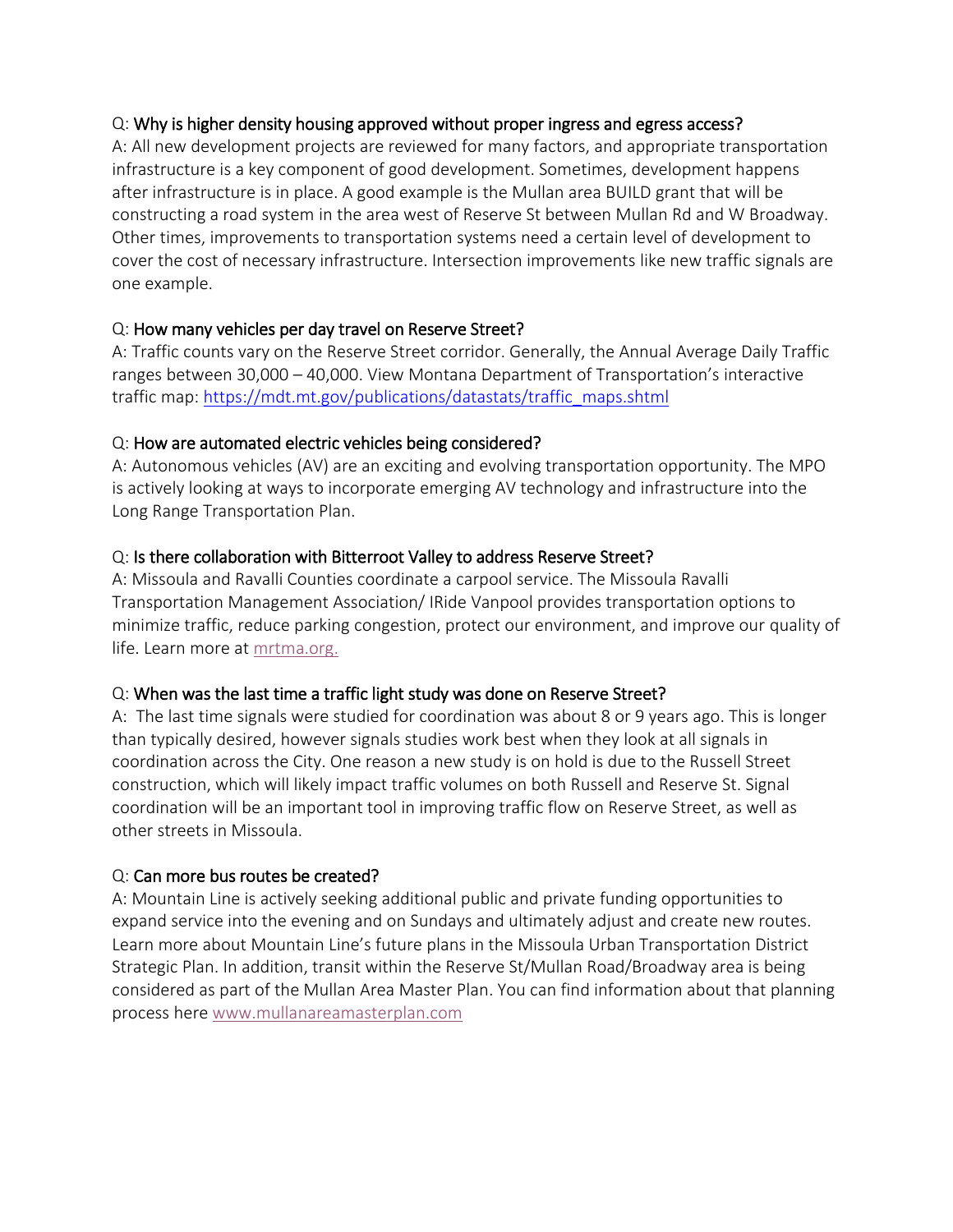# Q: What is being done to address the 25% of the Missoula workforce that commutes into town for work?

A: Missoula, Lake, and Ravalli Counties coordinate a carpool service through the Missoula Ravalli Transportation Management Association/ IRide Vanpool, which provides transportation options to minimize traffic, reduce parking congestion, protect our environment, and improve our quality of life. Learn more at mrtma.org. Missoula In Motion provides carpool resources and a map with Park and Ride locations throughout the Missoula area at [https://www.missoulainmotion.com/carpool-1.](https://www.missoulainmotion.com/carpool-1)

Missoula's efforts to create a complete multi-modal transportation system will ensure that adequate capacity can be maintained to accommodate people commuting from outside of town. The more people that choose to bike, walk or take the bus within the City, the more room there is on our streets for people who have to drive without requiring costly roadway expansions.

# Q: Why are federal dollars not being utilized for an outer belt, like Kalispell?

A: A bypass around Missoula would cost hundreds of millions of dollars and the river, flood plains, and private property cause additional cost burdens. This cost would consume nearly all of our region's transportation dollars for the next several decades, and studies from around the country indicate that creating bypasses or road widening projects do little over time to reduce congestion. More cost effective options to address congestion include providing quality transit service, safe and comfortable bicycle facilities, and to create a development pattern that allows people to choose different modes of transportation. The Montana Department of Transportation has no plans for a future bypass.

# Q: Has mass transit, like in Europe, been considered?

A: Transportation options of all sorts are discussed, studied, and planned for, however funding constraints limit the implementation of infrastructure and programs. An example is the Missoula Urban Transportation District Urban Streetcar study, the document can be found here: [https://www.mountainline.com/wp-content/uploads/2013/04/Missoula-Streetcar-Final-](https://www.mountainline.com/wp-content/uploads/2013/04/Missoula-Streetcar-Final-Report_Dec-2012-2.pdf)[Report\\_Dec-2012-2.pdf](https://www.mountainline.com/wp-content/uploads/2013/04/Missoula-Streetcar-Final-Report_Dec-2012-2.pdf)

Mass transit also requires much higher development densities than exist within most of Missoula. In order to support the cost and ridership needs, Missoula will need to provide more opportunities for infill and higher density development along with good mixes of uses to support walkability.

# Transportation Safety

# Q: Is there enforcement for driving in bike lane, blocks before traffic lights?

A: Driving in the bike lane is not legal in Missoula. However, enforcement requires resources from our Police Department that may not be highest priority. As with all traffic violations, Police will enforce when noticed. Police will also respond to enforcement needs at specific known problem locations if resources allow.

# Q:How many deaths have there been on Reserve Street since 1990?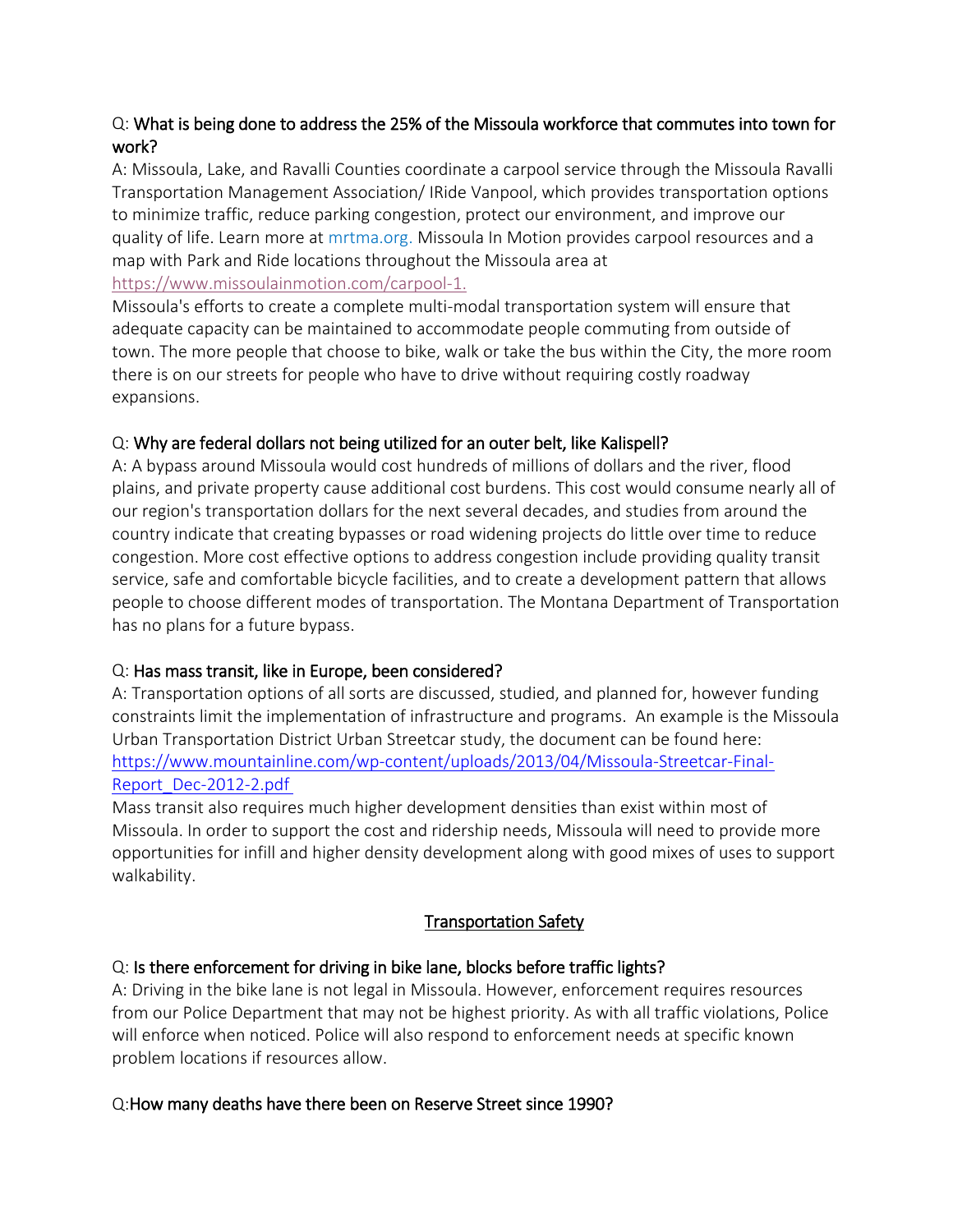A: Unfortunately, our crash records only go back to 2007, so we don't know the precise number. However, we do know that there continue to be safety challenges that can lead to fatalities, both for drivers and people walking or biking. Missoula has a strategy to address these issues, the Community Transportation Safety Plan. A good example of an improvement that came out of good planning is the center barrier installed between Mullan Rd and River Rd. We will continue to identify areas of increased risk and design solutions to address those needs.

# Q: How can police and emergency vehicles get past congested traffic to come to aid of accidents, fire, or medical needs?

A: Road use education and technology both aid in assisting emergency vehicles navigating traffic and arriving at their destination as safely and quickly as possible. Individuals of all modes should be especially attentive when emergency vehicle lights can be seen or sirens can be heard. Traffic signals also allow pre-emption by emergency response vehicles.

# Q: Do we have traffic cameras on traffic lights?

A: No, the State of Montana passed House Bill 531 in 2009 which prohibits the use of red light cameras. Devices attached to traffic signals are sensors to detect traffic.

# Q: How can wide lanes, resulting in speeding traffic, be addressed?

A: Many streets in Missoula, including Reserve Street, are under the jurisdiction of the Montana Department of Transportation and must meet road width standards. The MPO is actively working with MDT to address these concerns from the community.

# Q: Countdown signals result in drivers to speed up to beat the light, what is a positive reason for pedestrian countdown signals?

A: Although drivers speeding up to make it through a light is an unintended outcome of pedestrian countdown timers, they communicate to pedestrians how much time they have to safely cross the street.

# Q: Why has it taken so long to address un-signalized intersections on Mullan Road?

A: The intersections along Mullan Road and West Broadway are being addressed in the Mullan Area Master Plan and the BUILD grant planning. Check out

<https://www.mullanareamasterplan.com/> for opportunities to get involved with the Mullan Area Master plan and visit [www.mullanbuild.com](http://www.mullanbuild.com/) for more information on improvements that will be completed with the BUILD grant funding.

### Q: Reserve has 3 possible agencies to enforce speed limits, is that one reason there is not sufficient enforcement?

A: Speed enforcement is done as resources and police priorities allow. There are many competing needs for our law enforcement, one of which is traffic safety.

#### Q: How can we make biking safer?

A: Safety is number one priority for the MPO, in addition to improving bicycle facilities throughout the community, education and outreach are key components of bicycle safety. [The](https://www.ci.missoula.mt.us/DocumentCenter/View/49937/2019_CTSP_FINAL)